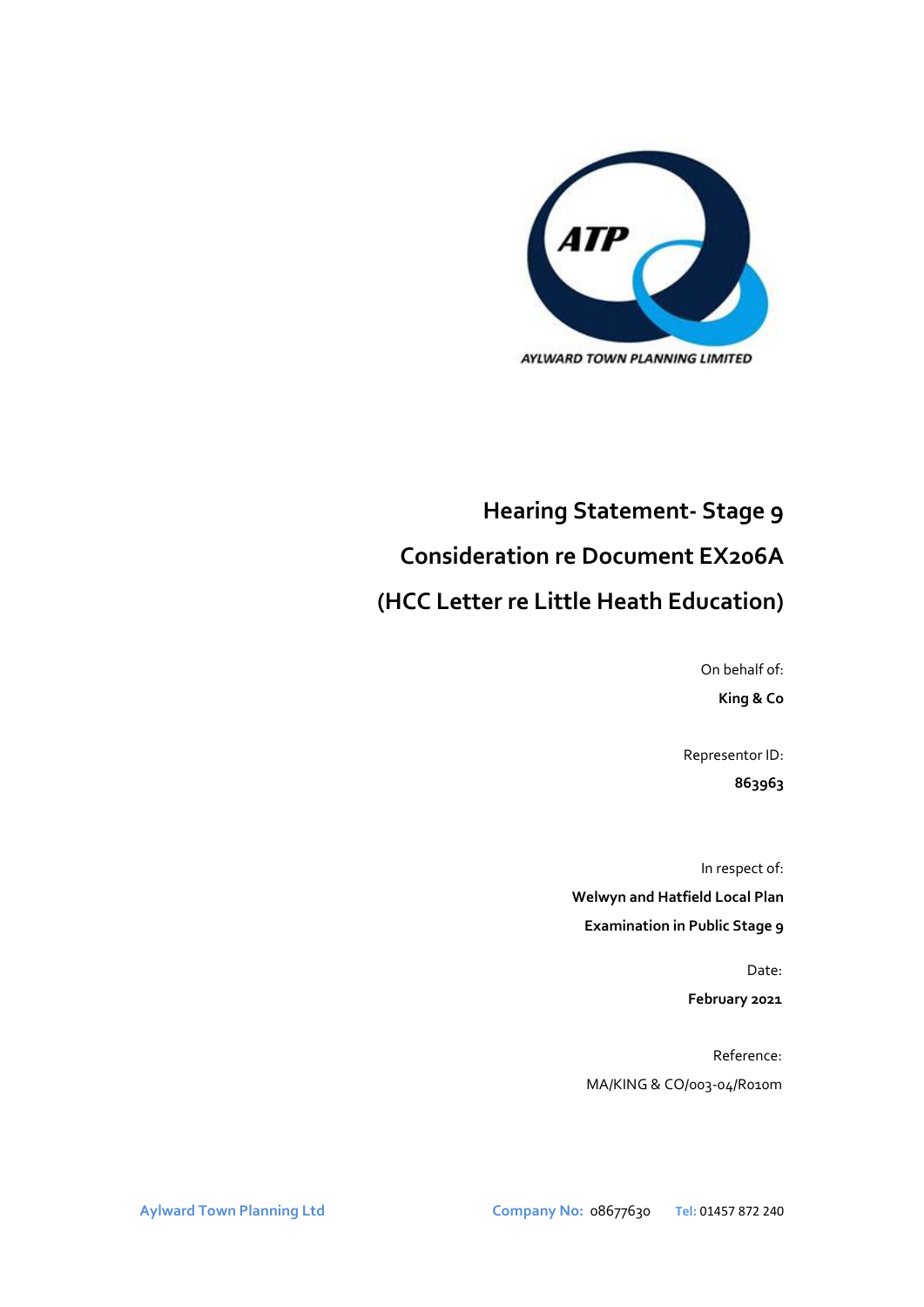## **APPENDICES**

**EX206A** HCC Education Note

### **1.0 Introduction**

- 1.1 This Hearing Statement is submitted by ATP in respect of document EX206A as it pertains to the availability of primary school places to serve draft allocation sites HS24 and HS25 in the submitted Plan.
- 1.2 We understand that this document was prepared by HCC following the Stage 8 Hearings (in response to the Inspector's request for clarification following assertions by Little Heath Action Group to challenge the HCC conclusion that the resultant demand for school places could be met by latent supply.
- 1.3 The Inspector is inviting representations and we envisage that these will inform an Inspectorled dialogue in relation to this topic as part of the Examination at Stage 9. At this point, neither the Council's response nor that of any other representors to EX206A have been published. We reserve the right to add to these comments as and when those responses are made available.
- 1.4 We confirm for completeness that we are broadly agreed with the conclusions of HCC that clarify that there is adequate residual capacity to meet the projected need for primary school places.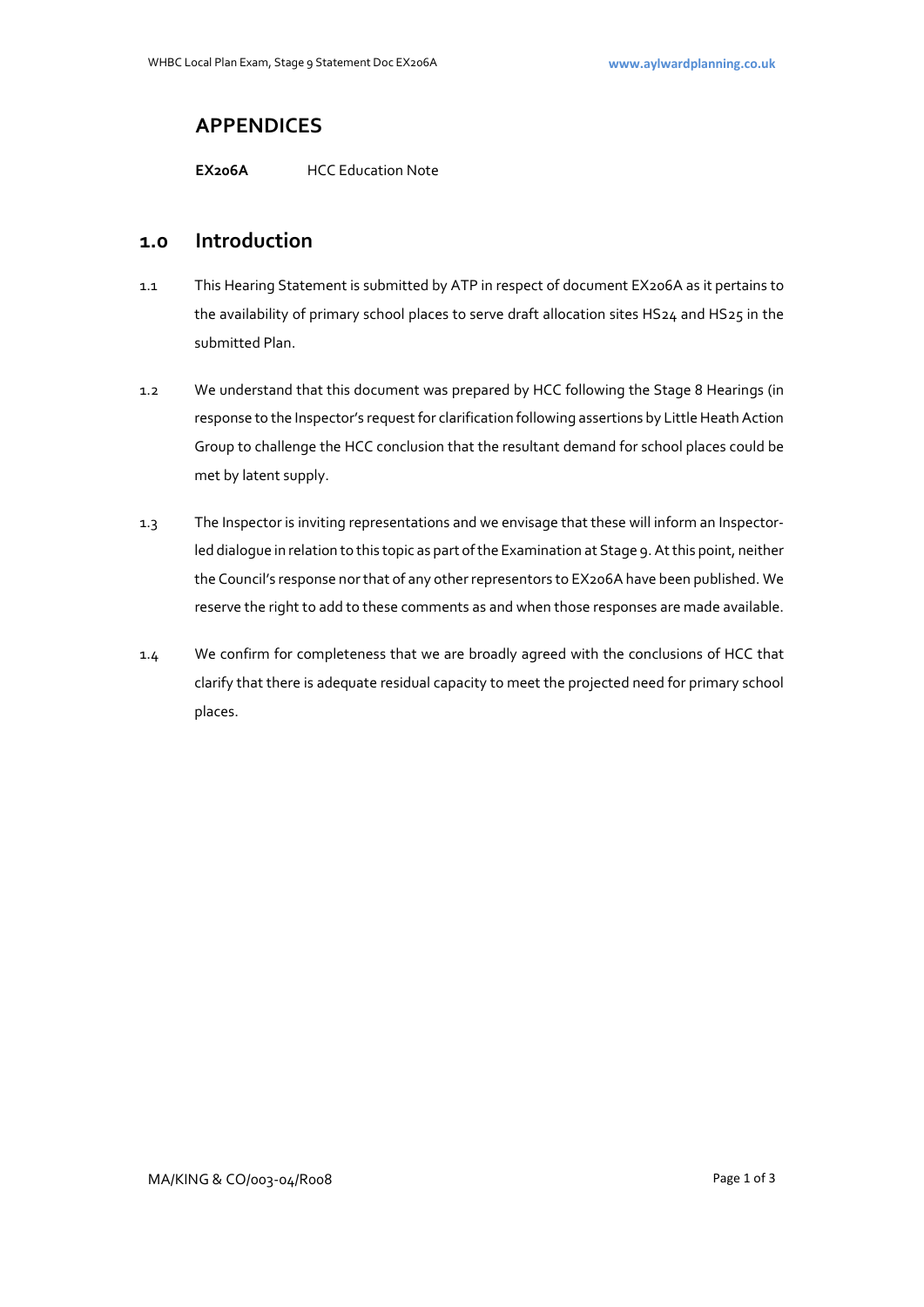#### **2.0 Responses to Statement**

- 2.1 HCC have provided a supplementary statement (**EX206A**) that responds to two central challenges which comprise:
	- Does the evidence show that there is sufficient residual capacity in terms of school places for the Primary Planning Area to accommodate proposed housing development?
	- Is it likely that the residents of Little Heath would be able to secure places at the local primary school?

*Does the evidence show that there is sufficient residual capacity in terms of school places for the Primary Planning Area to accommodate proposed housing development?*

- 2.2 HCC's evidence to Stage 8 of the Local Plan Examination clarified their consistent position which has been that there is adequate capacity to accommodate planned housing growth in the Little Heath area (through yields associated with draft allocation sites HS24 and HS25).
- 2.3 Our previous representations to the Examination (both at Stage 8 and through response to Council consultations) confirmed our understanding of the current supply/demand position and the modelled requirements of the HS25 scheme. In this context it is worth noting that the yield for site HS25 will typically lead to a requirement for two school places per year group and by virtue of latent capacity there would appear to be no impediment to meeting the demand for school places or any requirement for facilities to be extended.
- 2.4 HCC's new report (EX206A) updates the supply/demand projections which demonstrates that (for the Primary Planning Area) that the level of latent capacity is 40 places per year group in 2020/21 which increases steadily to 54 places per year group in 2023/24.
- 2.5 Given the progress on the Local Plan and building in a realistic programme for the DM planning process and construction, it is unlikely that houses would be capable of occupation prior to the 2022/23 academic year. In the context of cumulative yield involving the HS24 site, it would seem realistic that the majority of the resultant yield could be delivered by 2023/24. The level of residual capacity at 2023/24 is projected by HCC at 54 places per year group.
- 2.6 HCC then project forward the anticipated demand for school places consequent from 135 new homes, which would equate to 8 school places per year group. Given that HCC advise that there would be residual capacity of  $54$  places per year group in 2023/24 for the Primary Planning Area (PPA), it is unsurprising that they confirm that the anticipated requirement for 8 additional school places within the PPA can be met.